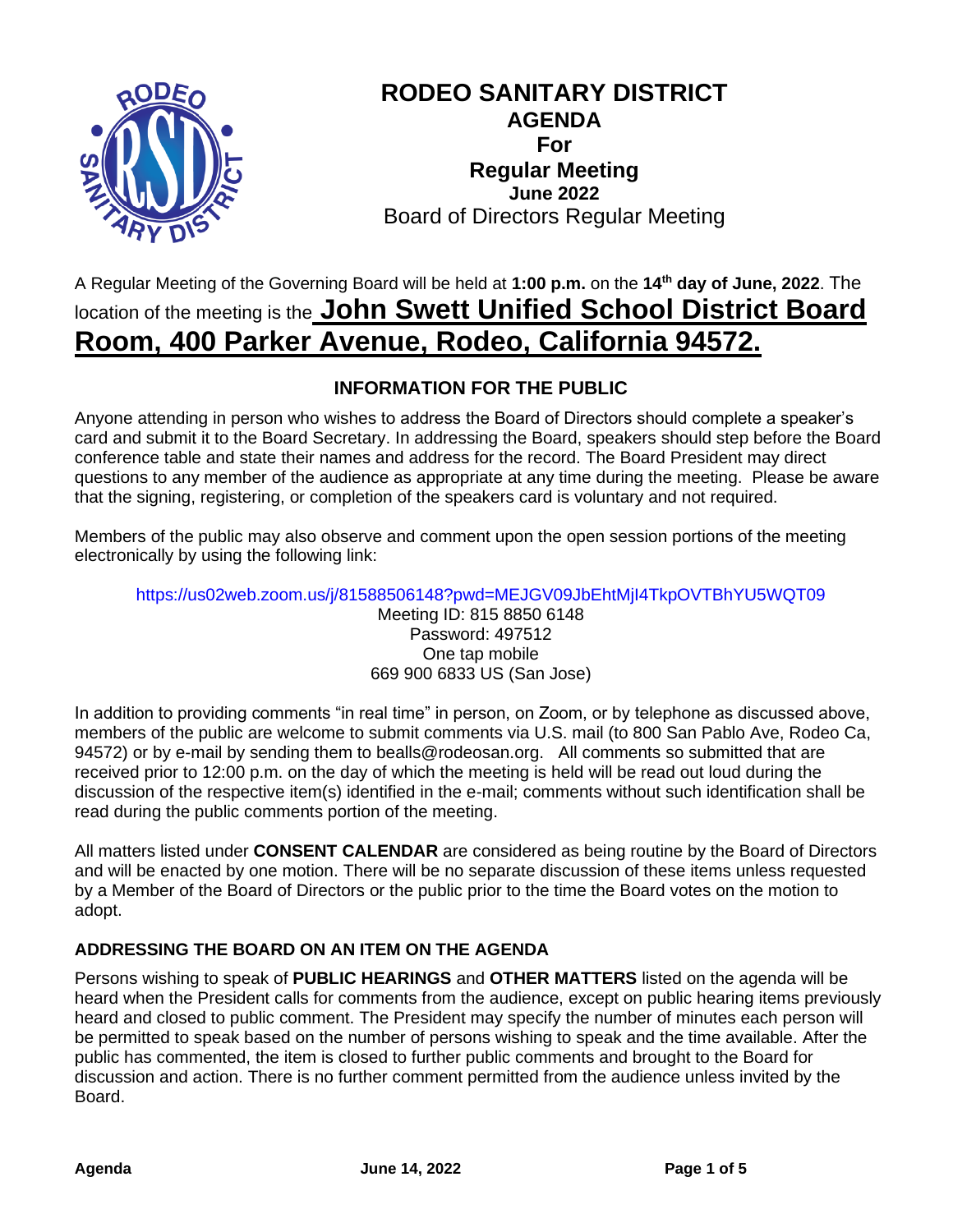## **ADDRESSING THE BOARD ON AN ITEM NOT ON THE AGENDA**

In accordance with State law, the Board is prohibited from discussing items not calendared on the Agenda. You may only address the Board on an item not on the Agenda, and which are within their jurisdiction, under **PUBLIC COMMENTS**. The time allotted for this discussion shall be three (3) minutes, subject to reasonable modification by the Board President. Matters raised which are not on the Agenda may be referred to staff for action or calendared on a future Agenda.

## **AGENDA REPORTS**

Supporting materials on Agenda items are available for public review at the office of Rodeo Sanitary District. Reports of information relating to Agenda items distributed within 72 hours of the meeting to a majority of the Board are also available for public inspection at the District Office. During the meeting, information and supporting materials are available in the meeting area within the Board Room upon request.

## **AMERICANS WITH DISABILITIES ACT**

In accordance with the **Americans with Disabilities Act** and **California Law,** it is the policy of the Rodeo Sanitary District to offer its public meetings in a manner that is readily accessible to everyone, including those with disabilities. Board meetings can be made accessible to persons with disabilities, whether the person is attending the meeting in person or remotely.

The District currently utilizes Zoom, an external hosting platform, that allows staff, consultants, and members of the public to participate remotely . To facilitate remote participation, the District posts the web address link and/or the telephone conference number and access code in accordance with the applicable agenda posting procedures, so the public can access these meetings by virtual means. Zoom offers accessibility features, including keyboard accessibility and screen reader support. Members of the public may review Zoom's accessibility policy at https://zoom.us/accessibility, and register individual disability requirements via email to access@zoom.us, in addition to making any requests for reasonable accommodations directly to the District.

Members of the public may also call in to listen to the entire portion of the meeting that is accessible to the public, as well as speak on particular agenda items as well as during the public comments portion of the meeting, without requiring the use of a computer or Internet service. To the extent possible, the District will utilize an external hosting platform with various accessibility features that follows World Wide Web Consortium (W3C) Web Content Accessibility and Section 508 of the United States Access Board standards and guidelines.

The Rodeo Sanitary District's procedures for receiving and swiftly resolving requests for reasonable modification or accommodation from individuals with disabilities, consistent with the Americans with Disabilities Act are as follows:

## **Requests for Reasonable Accommodations**

Upon request made sufficiently in advance, the District will provide special assistance for participation in this meeting, which may include closed captioning, automatic transcripts, relay service, sign language interpreters, or other alternative methods. Please submit requests for a disability-related modification or an accommodation in order to participate in the public meeting at least two working days in advance of the meeting by contacting the District at (510) 799-2970.

The Agenda items to come before the Board, and brief description of each item, are as follows:

## **1. ROLL CALL**

a) Pledge of Allegiance

## **2. PUBLIC COMMENTS**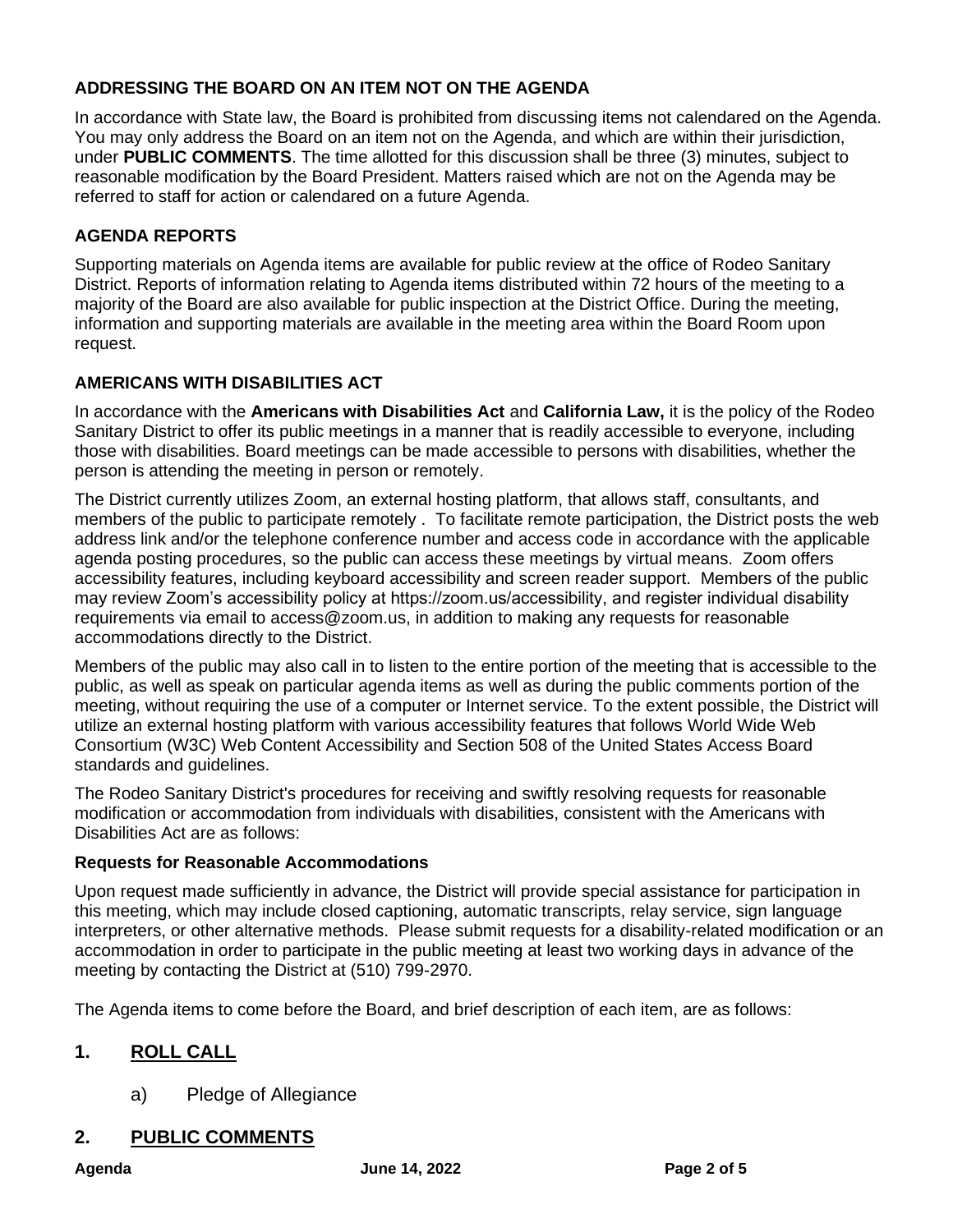## **3. CALL FOR REQUESTS TO CONSIDER ITEMS OUT OF ORDER 4. REPORTS**

- a) District Manager
	- 1) Discuss current pertinent activities of the District's operation including treatment, collection, construction, and other matters.

#### **Staff Recommendation: Receive the Report**

- b) Counsel for the District
	- 1) Discuss current pertinent activities of the District.

#### **Staff Recommendation: Receive the Report**

- c) Secretary of the District
- d) Board Members

Board Member reports on future meetings or conferences for which they will receive the stipend or for which the District will pay expenses; recent meetings for which they will receive the stipend; and meetings or conferences for which the District paid their expenses.

#### **Administrative Committee - None**

#### **Solid Waste Committee - None**

#### **Budget and Finance Committee**

June 2, 2022 – President Connie Batchelder (stipend), Director Maureen Brennan (stipend)

June 13, 2022 – President Connie Batchelder (stipend), Director Maureen Brennan (stipend)

#### **CCCSDA Meeting - None**

**Staff Recommendation: Receive the Reports.**

#### **5. CONSENT CALENDAR**

#### **Staff Recommendation (Motion Required): Adopt the consent calendar as recommended.**

- 1. Recommend approval of expenditures for May 2022. Reviewed by Budget Committee.
- 2. Receive May 2022 Financial Statements. Reviewed by Budget Committee.

## **6. EMERGENCY SITUATIONS REQUIRING BOARD ACTION**

Resolution 2020-03 requires Board action to continue the emergency provisions contained in the resolution. District staff will report to the Board the need to continue some of the provisions contained in Resolution 2020-03.

#### **Staff Recommendation (Motion Required): Continue with Emergency Declaration.**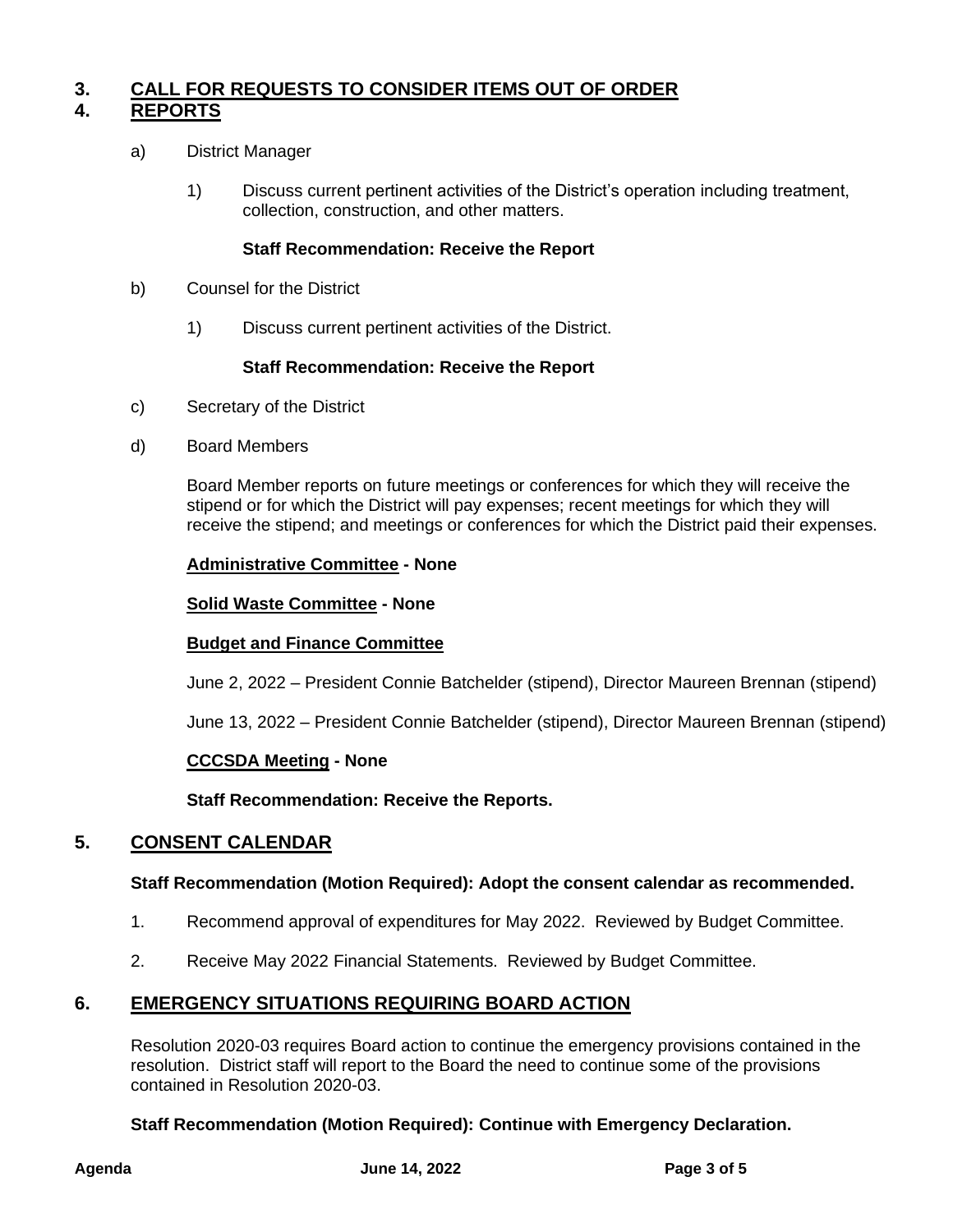## **7. OLD BUSINESS**

A. District Goals and Future Work Development Discussion (Discussion) The District Board and Administrative Staff will discuss current projects, District goals, future projects from all aspects of District Administration, Engineering, Capital Projects, Regulatory Development, and Prioritization.

#### **Staff Recommendation : Receive the Report and Engage in General Discussion.**

### **8. NEW BUSINESS**

A. Engie Energy Conservation / Renewable Energy Measures Project Update (Discussion) District Staff and Engie Staff will provide an update to the Board of Directors on the Energy Conservation / Renewable Energy Measures Project.

#### **Staff Recommendation: Receive Report.**

B. Resolution 2022-11 Election for November 8, 2022 (Discussion and Action) Adopt resolution 2022-11 calling for the November 8, 2022 election, requesting consolidation of the election, and setting forth requirements for candidate statements; and directing the Secretary of the District to file the resolution with the County Elections Department and County Board of Supervisors.

#### **Staff Recommendation (Motion Required): Adopt Resolution 2022-11.**

C. CSDA Board of Directors Election (Discussion and Action) The California Special District Association has requested the Rodeo Sanitary District assist in the election of the CSDA Board of Directors.

#### **Staff Recommendation (Motion Required): Come to a consensus on the candidates and to vote for one.**

D. Approve Minutes for Regular Board Meeting April 12, 2022 (Discussion and Action) The Board will consider approving the minutes to the April 12, 2022 Regular Meeting.

#### **Staff Recommendation (Motion Required): Approve Minutes**

E. Approve Minutes for Special Board Meeting April 26, 2022 (Discussion and Action) The Board will consider approving the minutes to the April 26, 2022 Special Meeting.

#### **Staff Recommendation (Motion Required): Approve Minutes**

## **9. PUBLIC HEARING**

Resolution 2022-10 - Adoption of Rodeo Sanitary District Fiscal Year 2022 - 2023 Operations Budget for the Fiscal Year 2022 - 2023 (Discussion and Action)

Formally adopt the operations budget for Fiscal Year 2022 – 2023 and directs the Secretary of the district to file with the Contra Costa County Auditor-Controller, Form A declaring that the total amount enrolled should be \$3,071,866.36.

**Agenda June 14, 2022 Page 4 of 5 Staff Recommendation (Motion Required): Adopt Resolution 2022-10**